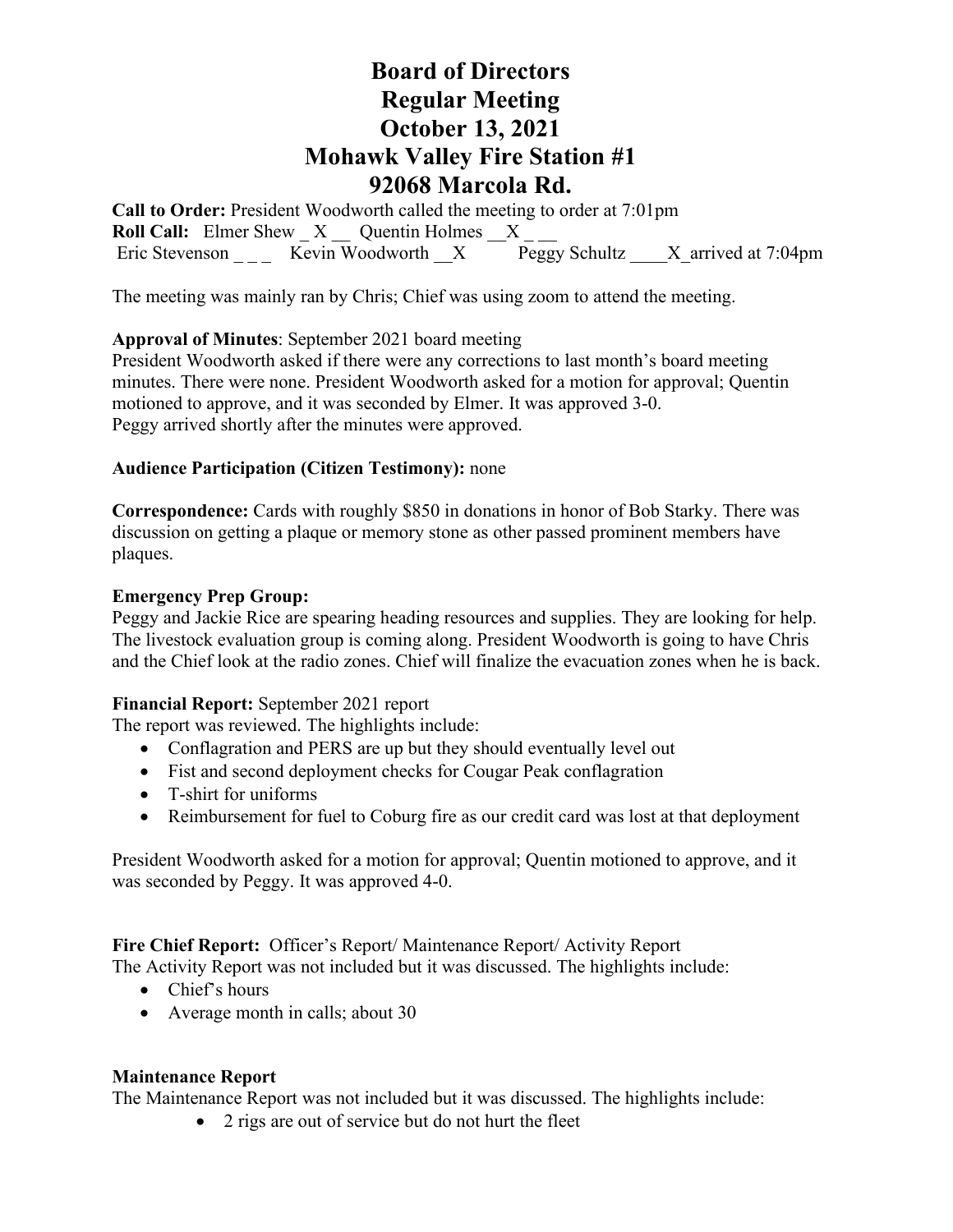# **Board of Directors Regular Meeting October 13, 2021 Mohawk Valley Fire Station #1 92068 Marcola Rd.**

- Elmer asked if there were safety issues; there are so there is a DO NOT OPERATE sticker on the steering wheel
- Septic tank at Station 4 issues. We had it repairs and it has been 2 weeks with no issues
- Water softener and toilet issues in station 4.
- Multiple battery issues around town probably because of the weather changing.
- Working on new command rig
- Been busy with Chief and Patrick out so he hired back the summer help. Elmer asked when Chief would return; should be Monday October 18<sup>th</sup>.

President Woodworth asked about priorities. Chris stated that front line rigs always come first, then stations that are having operational issues.

## **Old Business**:

1. Grants

OSFM grant – tbere is a microchip shortage so we are waiting to hear. We have requested that we get a letter stating why there is a delay in receiving the product so we can let the grant people know what is happening.

We did not get the staffing grant which means we do not have to pay the grant writer. We are working on a firehouse subs grant.

2. COVID 19 Update

We had a breakthrough case in our paid staff. Elmer asked if we knew it was from being on the job; we do not know this. We are required masks in the rigs now.

3. Project Updates

The new command truck is about 75% completed; waiting for Patrick to return to help with certain parts.

4. Open House

We fed about 200 people, 150 paying. The auction and raffle made \$13-14 thousand. That money goes toward the volunteer associations and currently they have no projects planned. Roughly about \$6-7 thousand was donated by Willamettans but will go back to the department for training and equipment.

## **New Business:**

1. Public Contracting Rules

Whiling working on the seismic grant, Chief found out that our contracting rules we adopted have outdated themselves. We will need a meeting at 6:30pm before our next board meeting to adopt two new resolutions, public contracting rules and then a